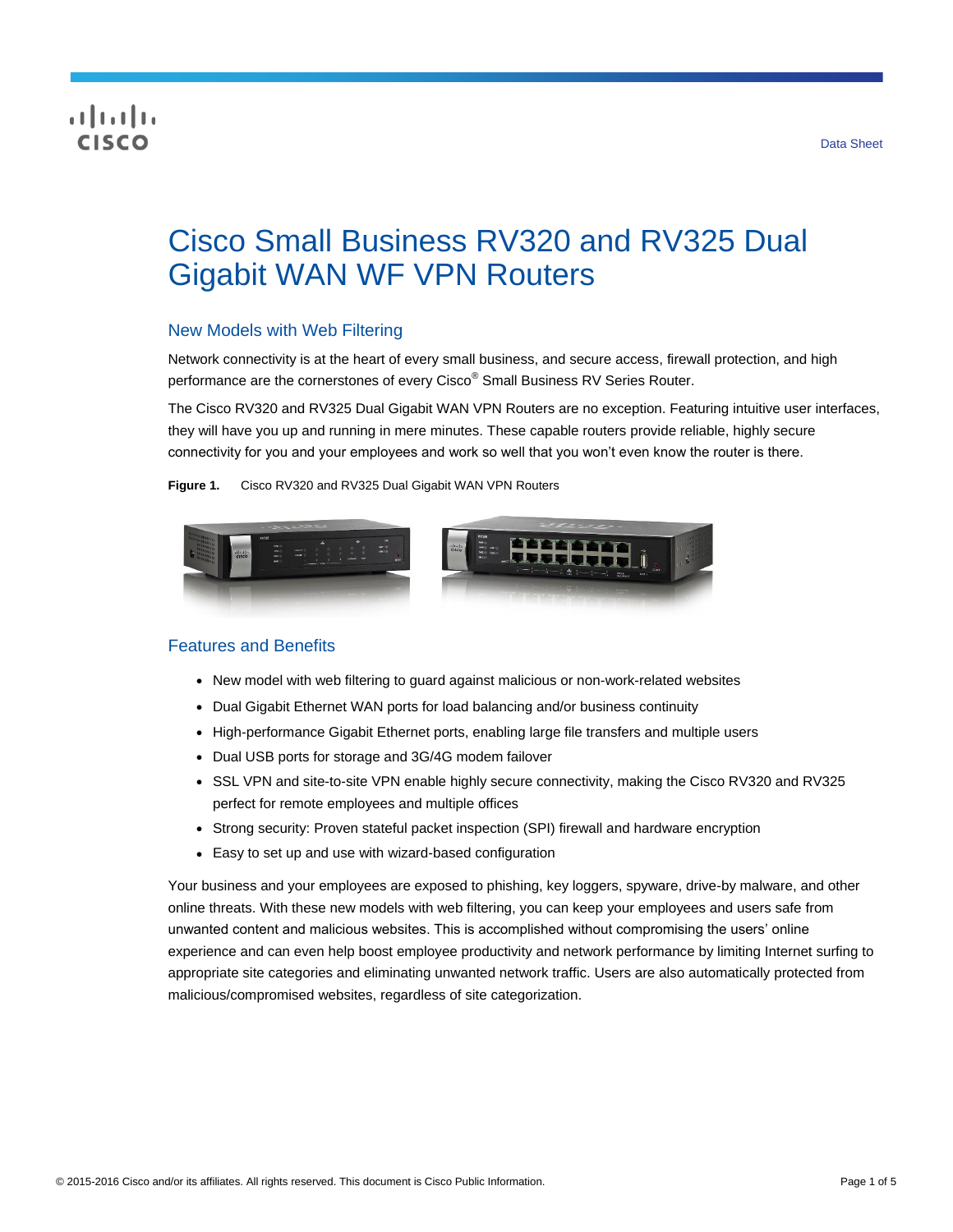In an ever-changing business environment, your small business network has to be powerful, flexible, accessible, and highly reliable, especially when growth is a high priority. Your network must also be able to adapt costeffectively to these growth spurts. The Cisco RV320 and RV325 Dual Gigabit WAN VPN Routers are the choice for any network in which performance, security, reliability, and adaptability top the list of requirements. Both support two connections to one service provider, delivering high performance by using load balancing, or to two different providers to deliver business continuity. High-capacity virtual private networks (VPNs) connect multiple offices and enable dozens of employees to access the information they need from any geographic location just as securely as if they were working at your main office.

#### Product Specifications

Table 1 lists the product specifications for the Cisco RV320 and RV325.

| <b>Description</b>                       | <b>Specification</b>                                                                                                                                                                                                                                                                                |  |  |  |
|------------------------------------------|-----------------------------------------------------------------------------------------------------------------------------------------------------------------------------------------------------------------------------------------------------------------------------------------------------|--|--|--|
| <b>Dual WAN</b>                          | • Dual Gigabit Ethernet Ports<br>• Failover<br>• Load balancing                                                                                                                                                                                                                                     |  |  |  |
| <b>Standards</b>                         | • 802.3, 802.3u<br>• IPv4 (RFC 791)<br>• IPv6 (RFC 2460)                                                                                                                                                                                                                                            |  |  |  |
| <b>WAN connectivity</b>                  | • Dynamic Host Configuration Protocol (DHCP) server, DHCP client, DHCP relay agent<br>• Static IP<br>· Point-to-Point Protocol over Ethernet (PPPoE)<br>• Point-to-Point Tunneling Protocol (PPTP)<br>• Transparent bridge<br>• DNS relay, Dynamic DNS (DynDNS, 3322)<br>$\bullet$ IP <sub>V6</sub> |  |  |  |
| <b>Routing protocols</b>                 | • Static<br>• Routing Information Protocol (RIP) v1, v2, and RIP for IPv6 (RIPng)                                                                                                                                                                                                                   |  |  |  |
| <b>Network Address Translation (NAT)</b> | • Port Address Translation (PAT)<br>• One-to-one NAT<br>• NAT traversal                                                                                                                                                                                                                             |  |  |  |
| <b>Protocol binding</b>                  | Protocols can be bound to a specific WAN port for load balancing                                                                                                                                                                                                                                    |  |  |  |
| Network edge (DMZ)                       | DMZ port<br>DMZ host                                                                                                                                                                                                                                                                                |  |  |  |
| Dual USB ports                           | 3G/4G modem support                                                                                                                                                                                                                                                                                 |  |  |  |
| <b>Security</b>                          |                                                                                                                                                                                                                                                                                                     |  |  |  |
| Firewall                                 | • SPI firewall<br>• Denial of service (DoS), ping of death, SYN flood, land attack, IP spoofing, email alert for hacker<br>attack                                                                                                                                                                   |  |  |  |
| <b>Access rules</b>                      | • Schedule-based access rules<br>• Up to 50 entries                                                                                                                                                                                                                                                 |  |  |  |
| Port forwarding                          | Up to 30 entries                                                                                                                                                                                                                                                                                    |  |  |  |
| Port triggering                          | Up to 30 entries                                                                                                                                                                                                                                                                                    |  |  |  |
| <b>Blocking</b>                          | Java, cookies, ActiveX, HTTP proxy                                                                                                                                                                                                                                                                  |  |  |  |
| Secure management                        | • HTTPS web access to device manager<br>• Username/password complexity enforcement                                                                                                                                                                                                                  |  |  |  |

#### **Table 1.** Product Specifications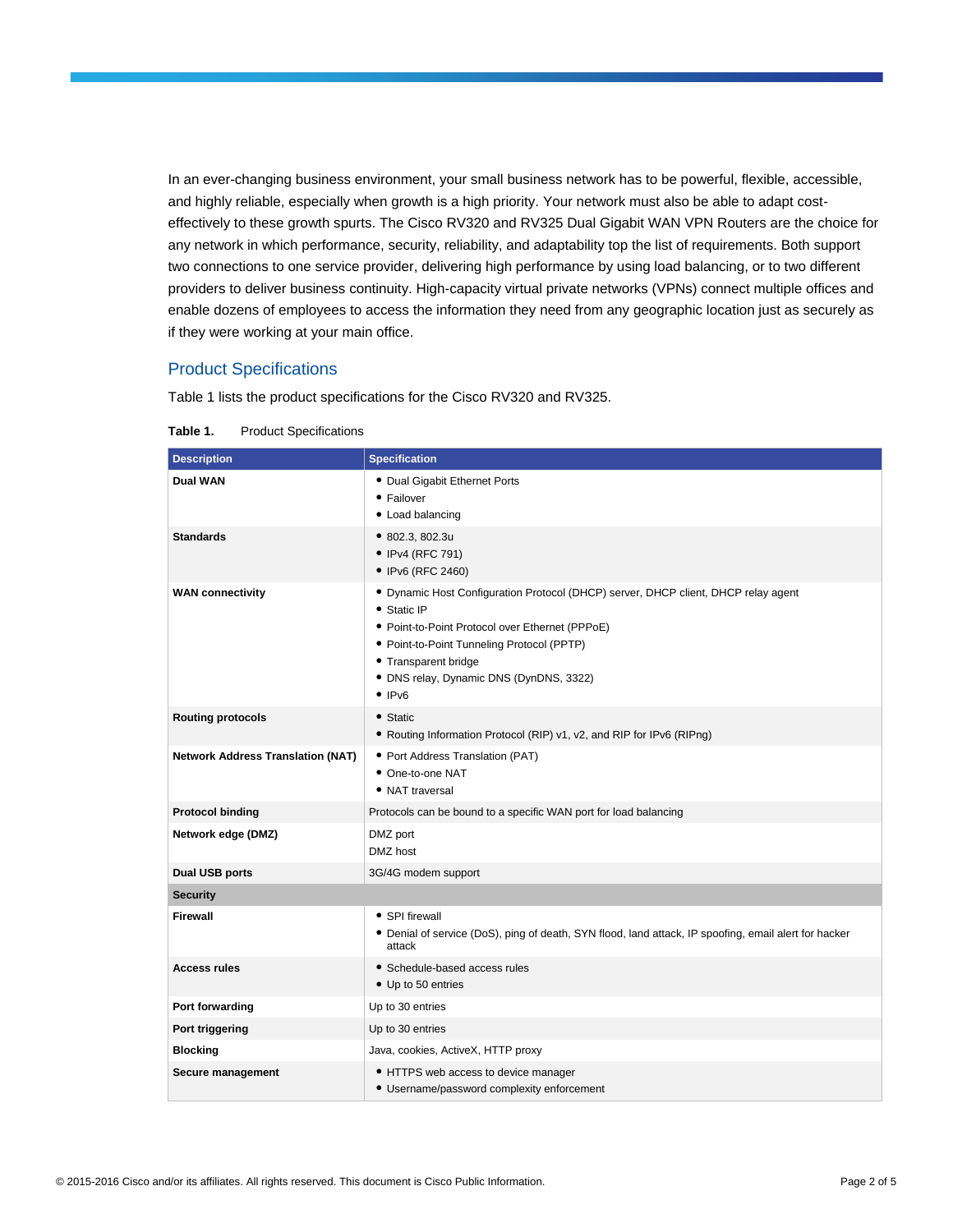| <b>Description</b>                      | <b>Specification</b>                                                                                                                                                                             |  |  |
|-----------------------------------------|--------------------------------------------------------------------------------------------------------------------------------------------------------------------------------------------------|--|--|
| <b>VLAN</b>                             | 802.1Q VLAN                                                                                                                                                                                      |  |  |
|                                         | RV320: 7 VLANs supported                                                                                                                                                                         |  |  |
|                                         | RV325: 17 VLANs supported                                                                                                                                                                        |  |  |
| <b>Web Filtering</b>                    | Content filtering covering 27+ billion URLs                                                                                                                                                      |  |  |
| <b>VPN</b>                              |                                                                                                                                                                                                  |  |  |
| IP Security (IPsec)                     | • 25 IPsec site-to-site tunnels for branch office connectivity<br>• 25 IPsec VPN tunnels via Cisco VPN client and third-party clients such as "TheGreenBow" for remote<br>accessVPN connectivity |  |  |
| <b>SSL VPN</b>                          | 10 SSL VPN tunnels for remote client access                                                                                                                                                      |  |  |
| <b>PPTP</b>                             | 10 PPTP tunnels for remote access                                                                                                                                                                |  |  |
| Encryption                              | • Data Encryption Standard (DES)<br>• Triple Data Encryption Standard (3DES)<br>• Advanced Encryption Standard (AES) encryption: AES-128, AES-192, AES-256                                       |  |  |
| Authentication                          | MD5/SHA1 authentication                                                                                                                                                                          |  |  |
| <b>IPsec NAT traversal</b>              | Supported for gateway-to-gateway and client-to-gateway tunnels                                                                                                                                   |  |  |
| VPN pass-through                        | PPTP, Layer 2 Tunneling Protocol (L2TP), IPsec                                                                                                                                                   |  |  |
| <b>Advanced VPN</b>                     | • Dead peer detection (DPD)<br>• Split DNS<br>• VPN backup<br>• Internet Key Exchange (IKE) with certificate                                                                                     |  |  |
| <b>Quality of Service (QoS)</b>         |                                                                                                                                                                                                  |  |  |
| <b>Prioritization types</b>             | Application-based priority on WAN port                                                                                                                                                           |  |  |
| Service-based QoS                       | Supports rate control or priority                                                                                                                                                                |  |  |
| Rate control                            | Upstream/downstream bandwidth can be configured per service                                                                                                                                      |  |  |
| <b>Priority</b>                         | Each service can be mapped to one of 3 priority levels                                                                                                                                           |  |  |
| <b>Performance</b>                      |                                                                                                                                                                                                  |  |  |
| <b>IPsec VPN throughput</b>             | 100 Mbps                                                                                                                                                                                         |  |  |
| <b>SSL VPN throughput</b>               | 20 Mbps                                                                                                                                                                                          |  |  |
| <b>Concurrent connections</b>           | RV320: 20,000                                                                                                                                                                                    |  |  |
|                                         | RV325: 40,000                                                                                                                                                                                    |  |  |
| Configuration                           | Simple browser-based device manager (HTTP/HTTPS)                                                                                                                                                 |  |  |
| Web user interface<br><b>Management</b> |                                                                                                                                                                                                  |  |  |
|                                         | • Web browser (HTTP/HTTPS)                                                                                                                                                                       |  |  |
| <b>Management protocols</b>             | • Simple Network Management Protocol (SNMP) v1, v2c, and v3<br>• Bonjour                                                                                                                         |  |  |
| <b>Event logging</b>                    | • Local log<br>• Syslog<br>• Email alert<br>• Short Message Service (SMS)                                                                                                                        |  |  |
| <b>Upgradability</b>                    | • Firmware upgradable through web browser<br>· Imported/exported configuration file                                                                                                              |  |  |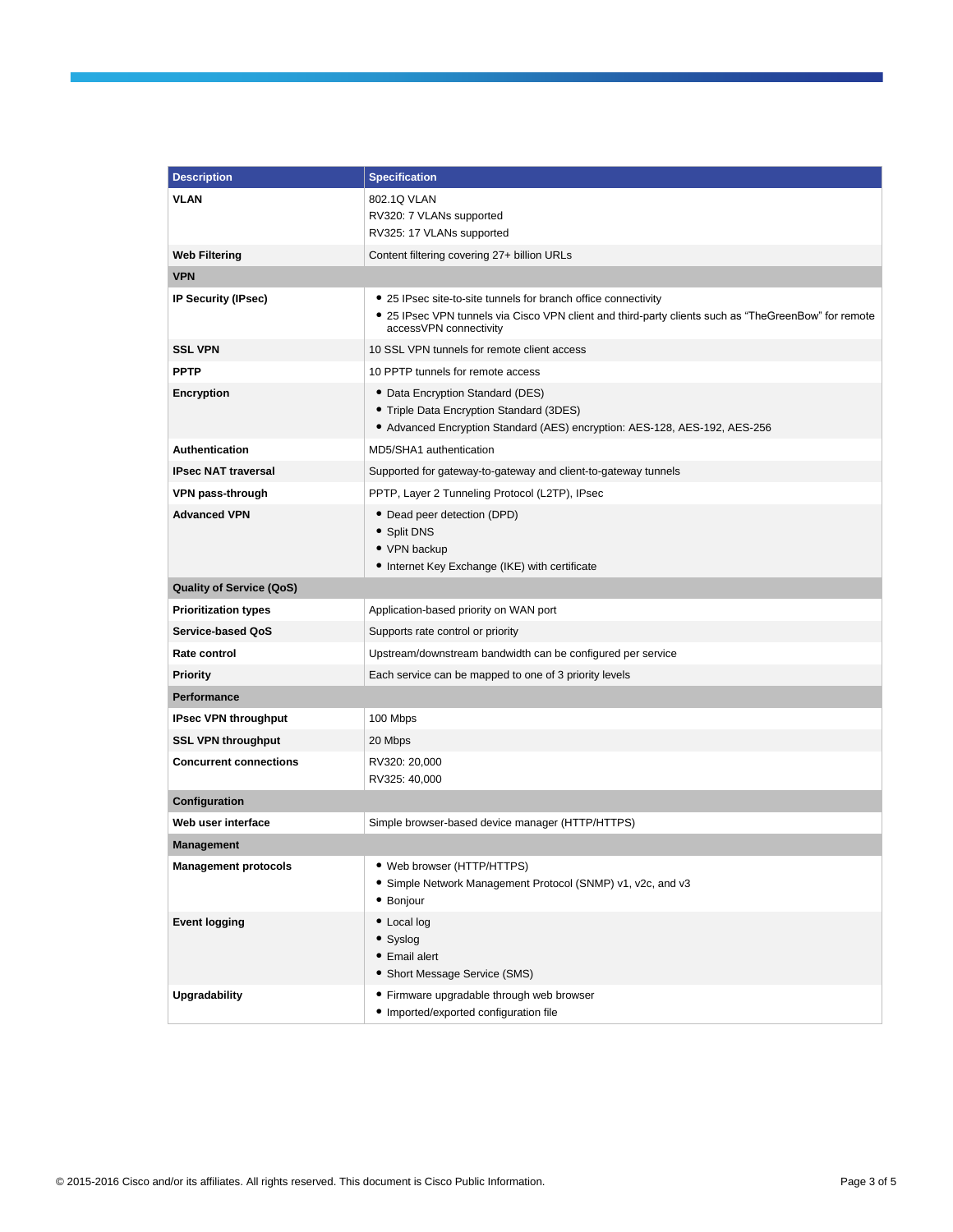# System Specifications

Table 2 lists the system specifications for the Cisco RV320 and RV325.

**Table 2.** System Specifications

| <b>Description</b>                                   | <b>Specification</b>                                                                                                                                                                                                                             |  |  |
|------------------------------------------------------|--------------------------------------------------------------------------------------------------------------------------------------------------------------------------------------------------------------------------------------------------|--|--|
| <b>Product dimensions</b><br>$(W \times H \times D)$ | RV320: 206 x 132 x 44 mm (8.1 x 5.2 x 1.7 in)<br>RV325: 243 x 177 x 45 mm (9.6 x 7 x 1.8 in)                                                                                                                                                     |  |  |
| <b>Ports</b>                                         | RV320: Four 10/100/1000 RJ-45 ports, one 10/100/1000 RJ-45 Internet port, one 10/100/1000 RJ-45<br>DMZ/Internet port<br>RV325: Fourteen 10/100/1000 RJ-45 ports, one 10/100/1000 RJ-45 Internet port, one 10/100/1000 RJ-45<br>DMZ/Internet port |  |  |
| Power supply                                         | RV320: 12V 1.5A<br>RV325: 12V 2A                                                                                                                                                                                                                 |  |  |
| <b>Certification</b>                                 | FCC Class B, CE Class B, UL, cUL, CB, CCC, BSMI, KC, Anatel, GOST                                                                                                                                                                                |  |  |
| <b>Operating temperature</b>                         | 0° to 40°C (32° to 104°F)                                                                                                                                                                                                                        |  |  |
| Storage temperature                                  | 0° to 70°C (32° to 158°F)                                                                                                                                                                                                                        |  |  |
| <b>Operating humidity</b>                            | 10% to 85% noncondensing                                                                                                                                                                                                                         |  |  |
| Storage humidity                                     | 5% to 90% noncondensing                                                                                                                                                                                                                          |  |  |

# Warranty Information

This Cisco Small Business product comes with a limited lifetime hardware warranty. Product warranty terms and other information applicable to Cisco products are available a[t http://www.cisco.com/go/warranty.](http://www.cisco.com/go/warranty)

# Cisco Small Business Support Service

The Small Business Support Service is a device-level service agreement that expands and enhances the technical support exclusively for Cisco Small Business Products. Buying the service extends phone support to three years; adds next-business-day, advance product replacement; and expands Cisco phone support from eight hours, five days a week to 24-hours, seven days a week.

#### Ordering Information

To place an order, visit the [Cisco Ordering Home Page.](http://www.cisco.com/en/US/ordering/index.shtml)

| <b>Product Name</b> | <b>Part Number</b> | <b>Country - Power Plug</b>    | <b>Service Plan</b>                                                                                                          | <b>Service Plan</b> |
|---------------------|--------------------|--------------------------------|------------------------------------------------------------------------------------------------------------------------------|---------------------|
| <b>RV320</b>        | RV320-WB-K9-NA     | North America, Latin America   | <b>Cisco Small Business Support</b><br>Service, 3YR, 24x7 phone support,<br>next-business-day advance product<br>replacement | CON-SBS-SVC2        |
|                     | RV320-WB-K9-G5     | EU, Singapore, India, Thailand |                                                                                                                              |                     |
| <b>RV325</b>        | RV325-WB-K9-NA     | North America, Latin America   |                                                                                                                              |                     |
|                     | RV325-WB-K9-G5     | EU, Singapore, India, Thailand |                                                                                                                              |                     |

#### Cisco Capital

#### **Financing to Help You Achieve Your Objectives**

Cisco Capital can help you acquire the technology you need to achieve your objectives and stay competitive. We can help you reduce CapEx. Accelerate your growth. Optimize your investment dollars and ROI. Cisco Capital financing gives you flexibility in acquiring hardware, software, services, and complementary third-party equipment. And there's just one predictable payment. Cisco Capital is available in more than 100 countries. [Learn more.](http://www.cisco.com/web/ciscocapital/americas/us/index.html)